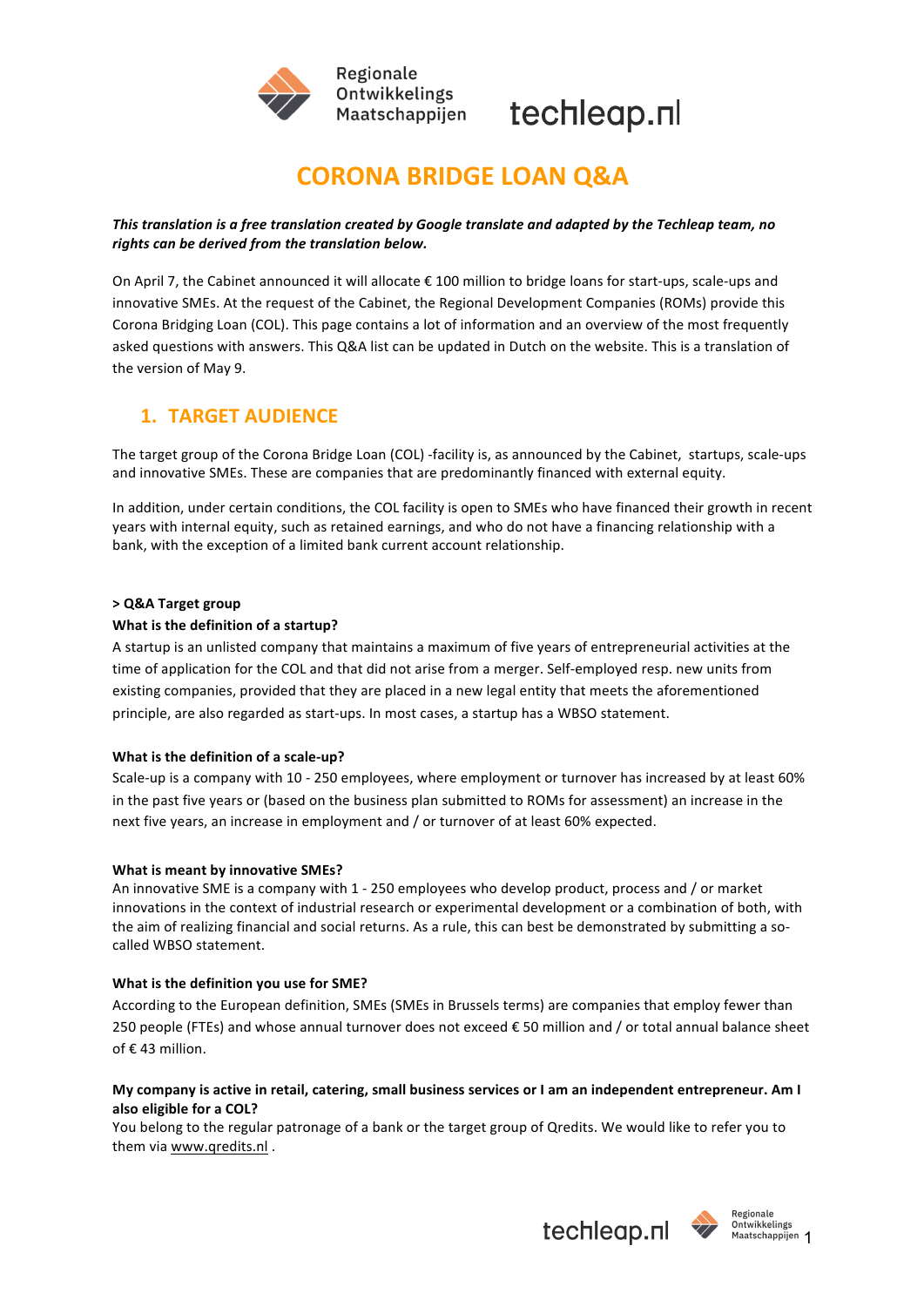



#### **I** am looking for bridging financing of less than €50.000

Qredits is probably the party that can best help you. We would like to refer you to them via www.qredits.nl.

#### **I** am a Fintech startup. Am I eligible for bridge financing?

This depends. If you qualify as a financial institution subject to financial supervision law then you are not eligible. In other cases, yes.

#### **I** have a startup, but we will only be breaking even in 3 years. Am I eligible?

There must be confidence that after a bridging loan via the COL, there is the prospect of a financing round, break-even situation or sufficient 'fat on the bones' to proceed in a healthy way with the company without additional support and have the ability to repay the bridging loan within the given period.

#### I do have a bank credit relationship, but the bank now does not want to provide me with additional credit. Am I also eligible for COL?

If you are a startup, scale-up or innovative SME-company you are eligible to apply.

Even if the bank wants to provide you with additional credit, for example via the IBSK, but not enough for your liquidity needs, you can still apply for a COL. Please note: If the bank uses the BMKB-C or GO-C scheme, this is considered an unauthorized accumulation of aid.

If you are a regular SME company that we understand this is a very unpleasant situation for you. It is currently easier for banks to provide loans under a state guarantee. If your bank nevertheless does not provide you with bridge financing or additional credit, we will not be able to help you either.

#### My company has grown in recent years without investors and without bank credit, but due to the Coronavirus, I now urgently need bridge financing. Am I eligible for a COL?

Yes, under a number of conditions we would like to see if we can help you. We ask you to first contact the bank where you have a business account. Perhaps the bank can help you further with, for example, a BMKB or GO loan. If that is not the case, you can submit an application to us. In this case, the minimum amount of a COL has to be € 250,000 and we expect you or other financiers to take care of 25% of the required amount.

Obviously, you must meet all other criteria and we will assess your company's future prospects and whether you will be able to repay this bridge loan.

#### How do you deal with foreign entities or foreign activities?

This will require a case-by-case assessment, but the main points can be said about this:

If you are a 100% subsidiary of a foreign parent company, it will be examined whether the group you fall under meets the European definition of an SME and whether substantial economic activities take place in the Netherlands.

If you fall under a foreign holding company, but a substantial part of your activities take place in the Netherlands, you could in principle qualify.

You are an innovative company based in the Netherlands, but your activities mainly take place abroad. In itself it makes sense that as a fast-growing innovative company you book a lot of turnover abroad. We will also examine here whether there are substantial economic activities in the Netherlands.

#### **Which type of legal entity should I have?**



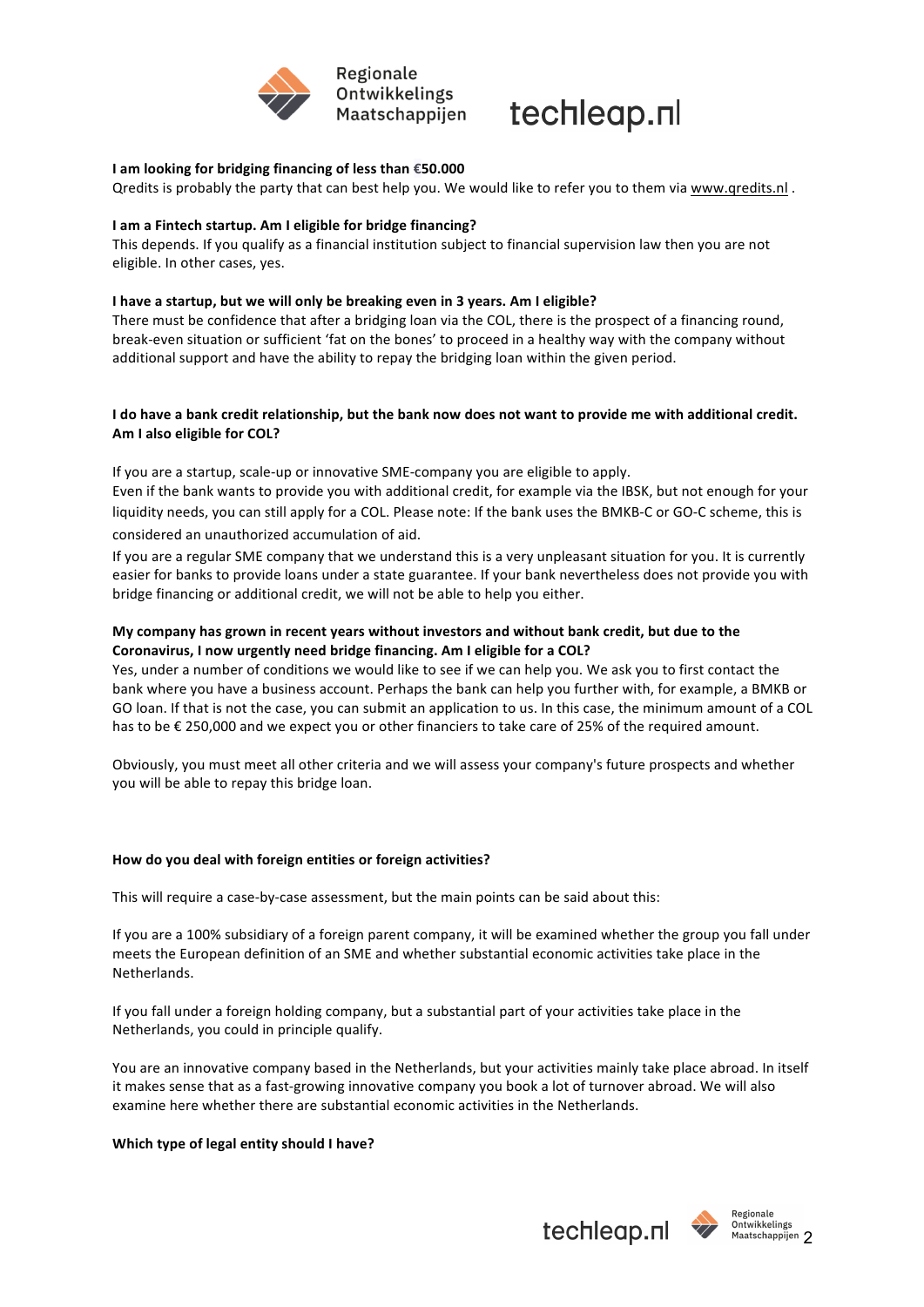



Your company must be a legal entity under private law. This means a BV, NV or cooperative. Foundations and associations are also legal entities under private law but they have no shareholders, nor are they predominantly financed by external equity.

Partnerships, VOFs and CVs are partnerships without legal incorporation and are therefore excluded from submitting an application.

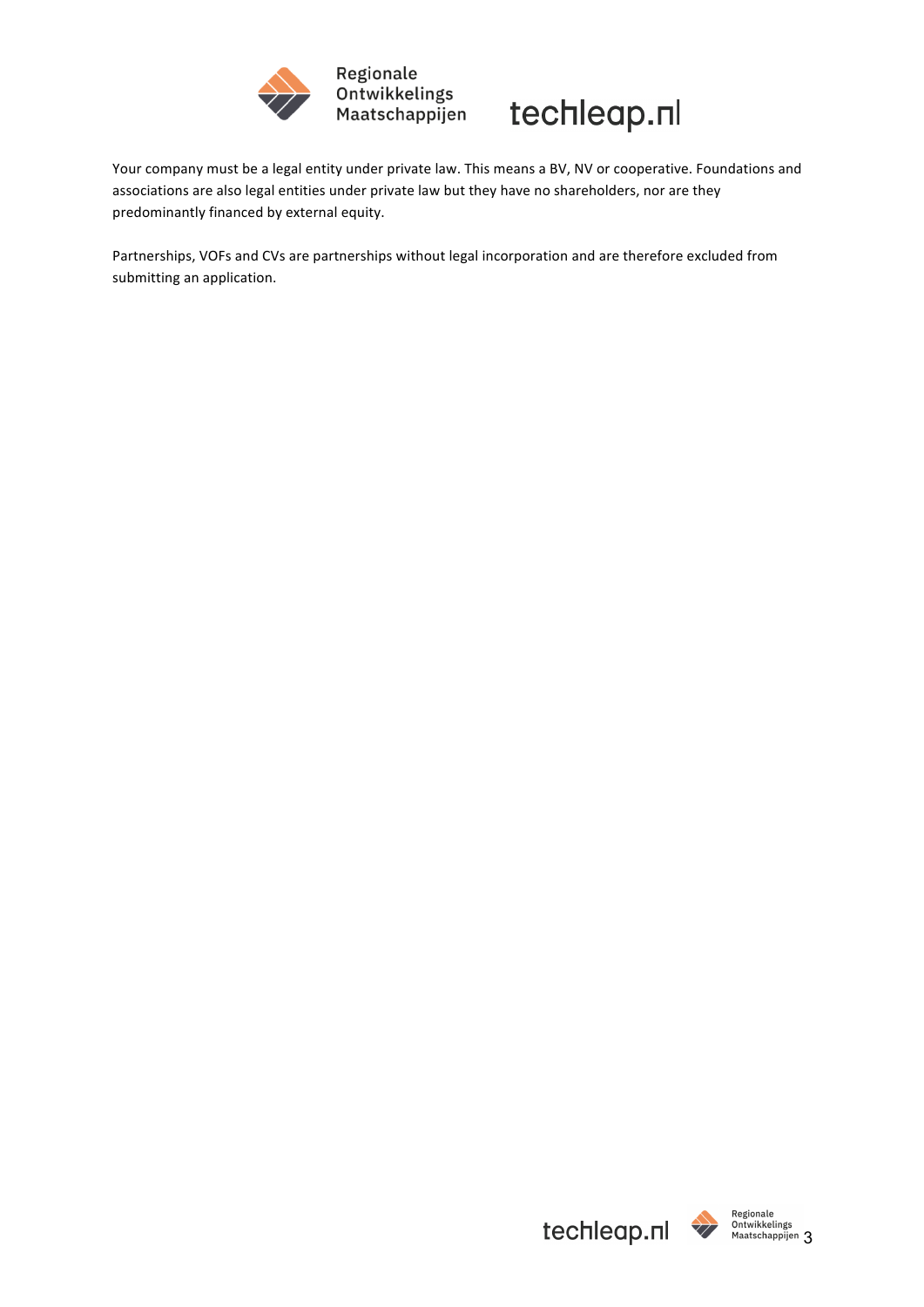

## **2. TYPE OF FINANCING UNDER COL**

The starting point is that the loan is an emergency instrument, which can provide a temporary bridge to "break-even" or a follow-up round.

Depending on the size of the funding request, the following distinction are made:

- *You are looking for financing between € 50,000 and € 250,000.* If you meet the criteria and a positive decision is made about your application, you will be eligible for a bridge loan at a 3% interest rate.
- *You are looking for financing between € 250,000 and € 500,000.* If you meet the criteria and a positive decision is given about your application, you are eligible for a bridge loan at 3% interest. However, 25% of the total required amount will have to be provided on equal terms by, for example, your existing shareholders.
- *You are looking for financing between € 500,000 and € 2 million.* If you meet the criteria and a positive decision is made regarding your application, you are eligible for a bridge loan at 3% interest plus a premium of 2% per year. However, it is requested that 25% of the required amount will be raised by, for example, your existing shareholders. The loan is structured in such a way that the COL is repaid and the co-financiers are given the right to convert the loan at a subsequent financing round.

#### You are looking for financing between € 2 million and € 5 million

Invest-NL offers financing for larger tickets between € 2 and € 5 million together with professional investors and / or regional development companies via the Temporary Bridge Credit Program for innovative Start and Scaleups (Tijdelijk Overbruggingskrediet Programma innovatieve Start- en Scaleups - TOPSS). In principle, Invest-NL finances max. 50% of the financing round. Financing is provided as a convertible loan. Invest-NL uses an accelerated investment process of 3-5 weeks specifically for applications under TOPSS. Propositions with social impact are given priority (FTE, CO2, R&D).

#### **> Q&A Type of financing under COL**

#### **What about securities if I receive a COL?**

We are willing to subordinate the Corona Transfer Loans to existing bank financing as long as this does not conflict with the requirements and character of the COL in order to avoid discussions with your bank as much as possible. As an entrepreneur you make every effort to establish financial guarantees for the COL. These guarantees should then be as high as possible, in order to ensure compliance with the obligation you enter into as an entrepreneur upon receiving a COL.

#### **Regarding securities, is there a private guarantor situation for entrepreneurs?** No

#### How does the structure of a bridge loan above € 500,000 look like?

- For bridging loans between € 500,000 and € 2 million, the conditions are slightly different than for loans under € 500.000.
- $\bullet$  The interest rate is 3% per year plus a premium of 2% per year.
- Interest and premium are added to the provided principal amount.
- Pay-off takes place after 3 years or at the time of conversion by the co-financiers.



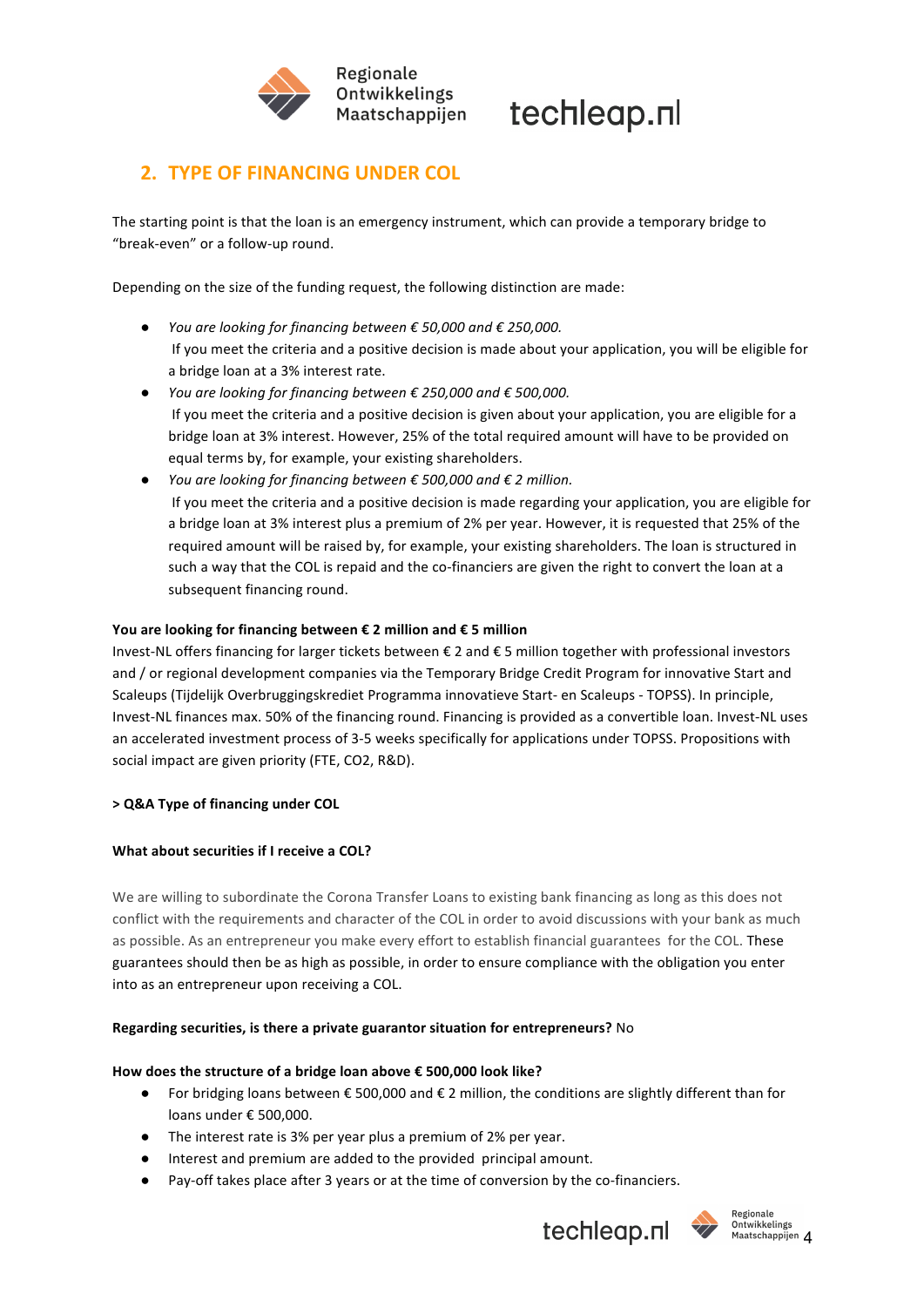



- Early repayment without fines is possible, provided that it concerns repayment amounts of at least  $\epsilon$ 50,000.
- Co-funders may choose to either redeem or convert principal plus cumulative interest and premium.

#### How is the 25% co-financing calculated?

The co-financing concerns 25% of the required amount in the application. So if you need  $\epsilon$  1 million in bridging financing, the co-financing is  $\epsilon$  250,000.

#### Should the 25% of the co-financing be raised by my current investors?

With an application smaller than  $\epsilon$  500,000 this is indeed the case. These are loans without conversion to shares. The co-investor should already be a shareholder of your company. For applications larger than  $\epsilon$ 500,000, a new investor, who will be given the right to convert and thus becomes a shareholder, can also act as a co-investor. If your current investors are not willing to provide part of the requested co-financing, this may of course raise questions about the sustainable future perspective of your company.

#### Should the 25% of the co-financing already be guaranteed with the application?

No, this is not necessary, but it is sensible. After all, the turnaround time for applications is short and the situation of your company may be urgent. So it is really advisable to know in advance whether your shareholders are prepared to provide the 25% co-financing. As long as this is unclear, the application cannot be honored.

#### My investors have given my company additional financing very recently. Can this count as co-financing?

No, unfortunately not. The co-financing only counts if it is provided on equal terms and more or less simultaneously with the COL.

### My investors do not agree with the conditions under which they are expected to provide co-financing, for example because they find the interest rate too low.

This COL is an emergency tool to help entrepreneurs through this period. This has been taken into account in determining the conditions of this financing and therefore, those conditions should also apply to the other investors. The conditions of the COL cannot be negotiated. We therefore expect that the co-financing will be provided under the same conditions as the COL.

#### What are the conditions for the larger tickets between  $\epsilon$  2 and  $\epsilon$  5 million?

- A fixed interest rate of 8% is applied in the interests of market clarity and simplicity in implementation. This interest is added to the principal amount, a so-called Payment In Kind loan (PIK)
- Loan term is 3 years without repayment obligation
- Companies may not make early repayments
- One-sided right to convert based on the valuation of the most recent financing round or the first subsequent financing round if it has a lower valuation.
- The financing requirement is well substantiated and provides for a minimum of 18 months of runway
- Private financiers and ROMs finance at least 50% of the round
- For all other information, see: https://www.invest-nl.nl/page/862/aanvullende-informatie-tijdelijkoverbruggingskrediet-innovatieve



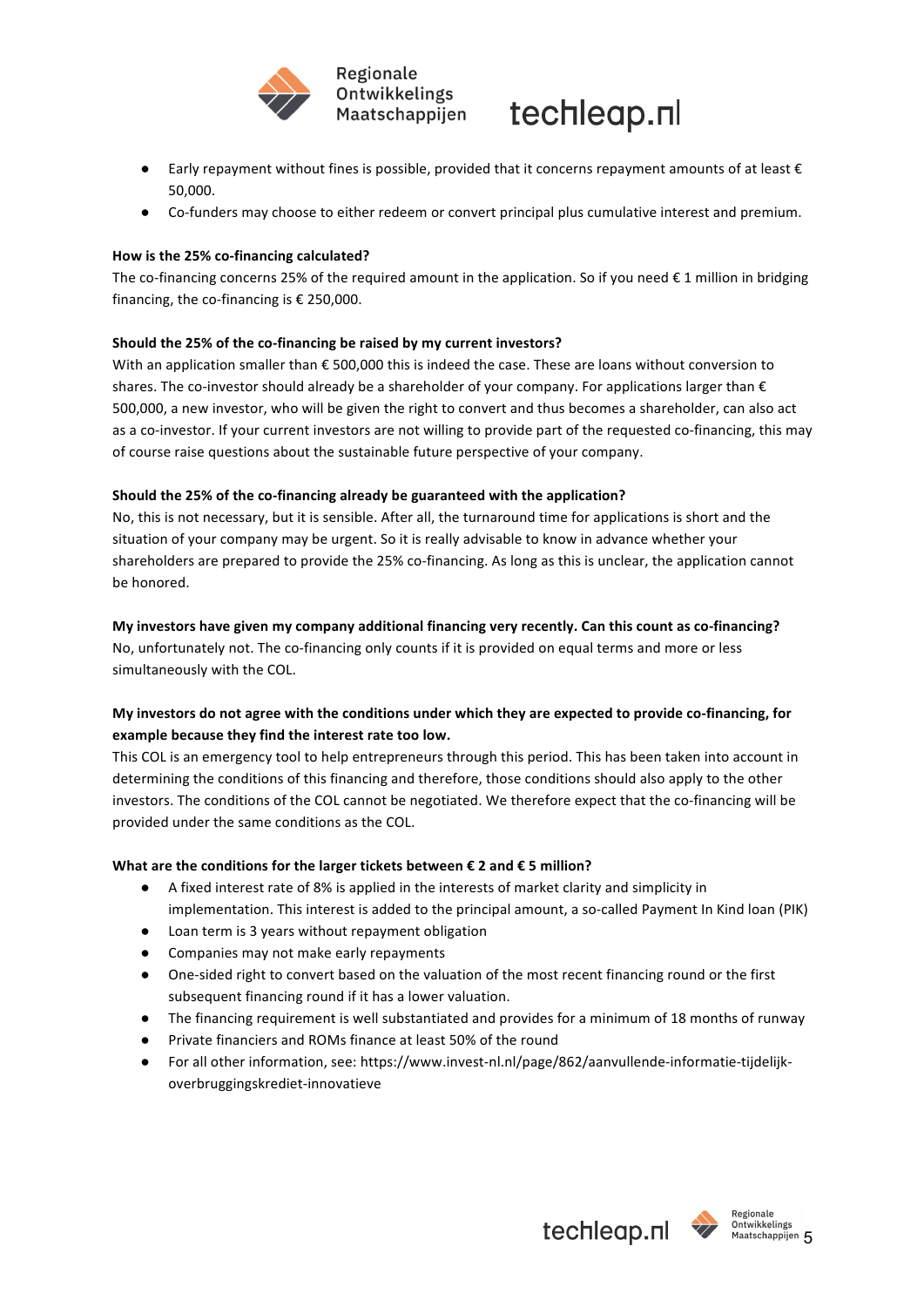

## **3. INTEREST & MATURITIES**

The Cabinet has decided to make use of the opportunity provided by the 'Temporary State Aid Scheme to Support the Economy Due to the Current COVID-19 Outbreak' and allows interest subsidy.

We use a fixed interest rate for all loan types of 3% for reasons of market clarity and simplicity in implementation.

Given the nature of the target group, the following principles will be used with regard to the duration of the bridge loan under € 500.000:

- Loan term is 3 years.
- The first year is interest-only, then in 2 years linear repayment on a quarterly basis, including interest payments.
- Companies are allowed to repay early without penalty.

For the bridge loans above  $\epsilon$  500,000, partly different conditions apply.

- Interest rate is 3% per year plus a premium of 2% per year
- Interest and premium are added towards the principal amount.
- Pay-off takes place after 3 years or at the time of conversion by the co-financiers.
- Early repayment of fines is possible, provided that it concerns repayment amounts of at least  $\epsilon$ 50,000.
- Co-funders may choose to either redeem or convert principal plus cumulative interest and premium.

#### **> Q&A Interest and maturities**

#### **Is the term of 3 years of which one year interest-only not too short?**

The COL is not a regular financing. It is explicitly intended as a bridge to the next financing round or a breakeven situation.

#### **Is the first year also free of interest? Just like the pay-off?**

Interest is accrued in the first year, but does not have to be paid.

#### **Is it simple interest or compound interest?**

Single.

#### **What if I cannot pay off the loan on time?**

The ROM provides the option to extend the interest-only period by half a year (2x) and the total term of the loan by one year (2x), as long as the total duration of the loan does not exceed 5 years in total.. This is at the discretion of the ROM as the lender and not a right of the borrower.

The same principle applies with the repayment obligation for conversions for loans>  $\epsilon$  500,000 < $\epsilon$  2 million

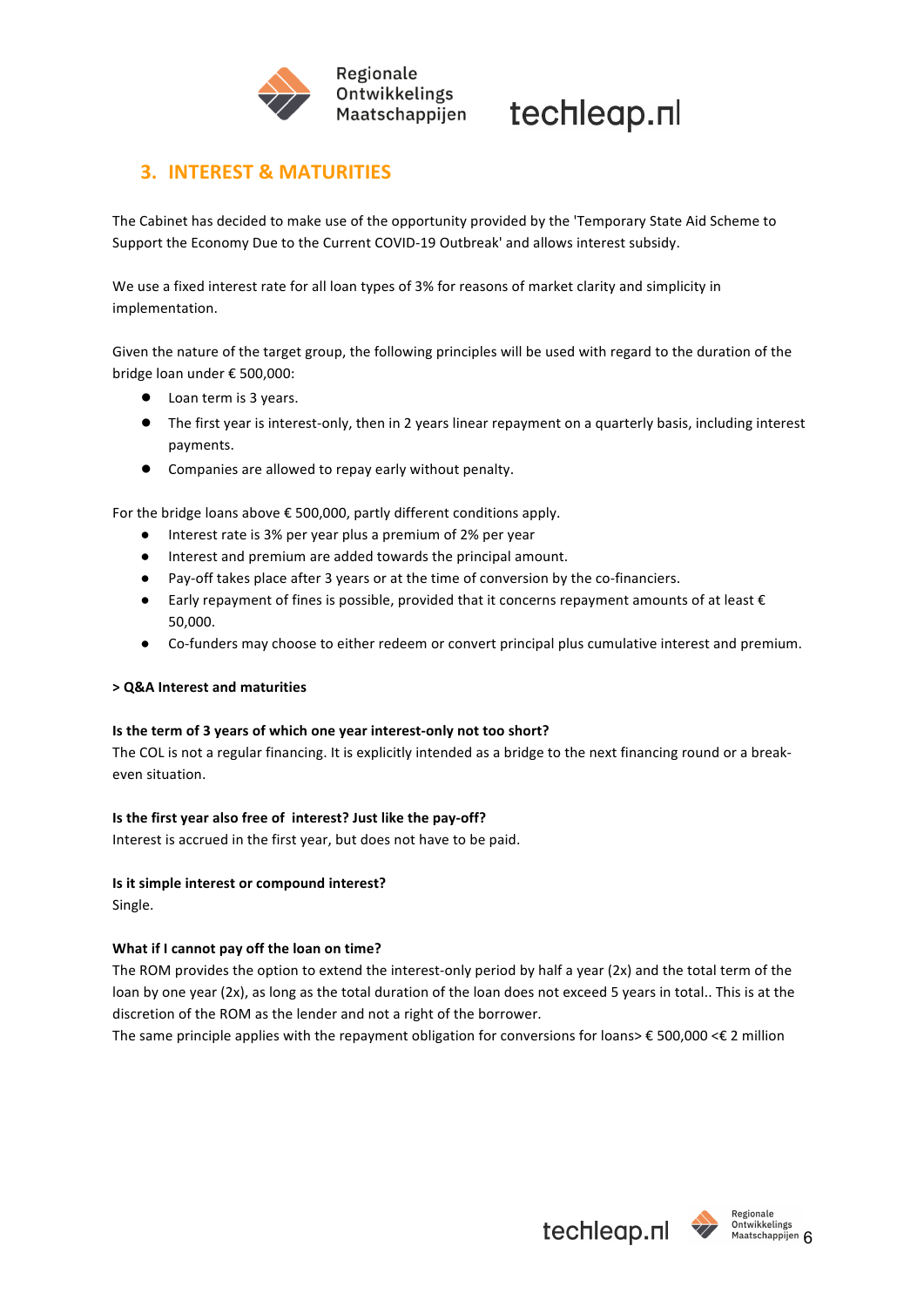

## **4. CRITERIA**

We will use the following criteria when assessing applications:

- Financing must meet all "fresh money" requirements.
- Companies must provide a 12-month liquidity statement that shows the financing needs as a result of Covid19 and indicate what the bridge financing will be used for over the next 9 months (the foreseen period that needs to be bridged for bridging with the bridging loan provided).
- The borrower must make clear that the loan is used for investment costs or working capital.
- Check on current credit facilities with the bank and the option to use the BMKB or GO scheme.
- Businesses should present their 2018 and 2019 financial statements, as well as their 2020 budget (when available).
- Companies must substantiate that the decline in forecasted turnover is the result of the Covid19 crisis. The ROM is free to conduct a brief due diligence to confirm this. The company will be required to cooperate in this and provide all requested information, including an overview of shareholders and UBOs.
- It will be assessed whether companies on reference date 31/12/2019 did not already fall under the category of companies in difficulty, as referred to in Article 2, section 18 of the general block exemption regulation (algemene groepsvrijstellingsverordering).
- Companies must indicate which cost-reducing measures they have taken, including (intended) use of other government measures.
- There should be no cumulation of aid as referred to in paragraphs 3.2 and 3.3 of the "Temporary Framework for State Aid to support the Economy due to the current COVID-19 outbreak".
- Companies must provide reasonable comfort that after 1 year repaying the loan can start and the full loan will be paid back within 3 years.
- Companies are only granted one-off financing, unless the government decides to prolong the scheme because the crisis lasts longer than hoped for.
- Standard legal documentation is used. The terms of the bridging loan cannot be negotiated. The bridging loan will be signed no later than 31 December 2020.

### **> Q&A Criterias**

#### **What is meant by fresh money requirements?**

This means that the COL is not intended to repay existing facilities or loans, or withdraw money from your company in any other way. The COL is intended as additional liquidity in your company.

#### **What is meant by a check on current credit facilities?**

Money that you borrow via the COL or that you have borrowed from other financiers in the past must, however, be repayable within the designated term. By checking with existing credit facilities, we can estimate how realistic that is. In addition, we will assess to what extent it would be better to have your need for bridge financing covered by using the BMKB or GO scheme via your primary bank.

### Should the 2019 financial statements be signed / approved by an accountant, or may it also be an administrative concept?

Concept annual figures 2019 are fine as well.

**techleap.nl We Maatschappijen** 7

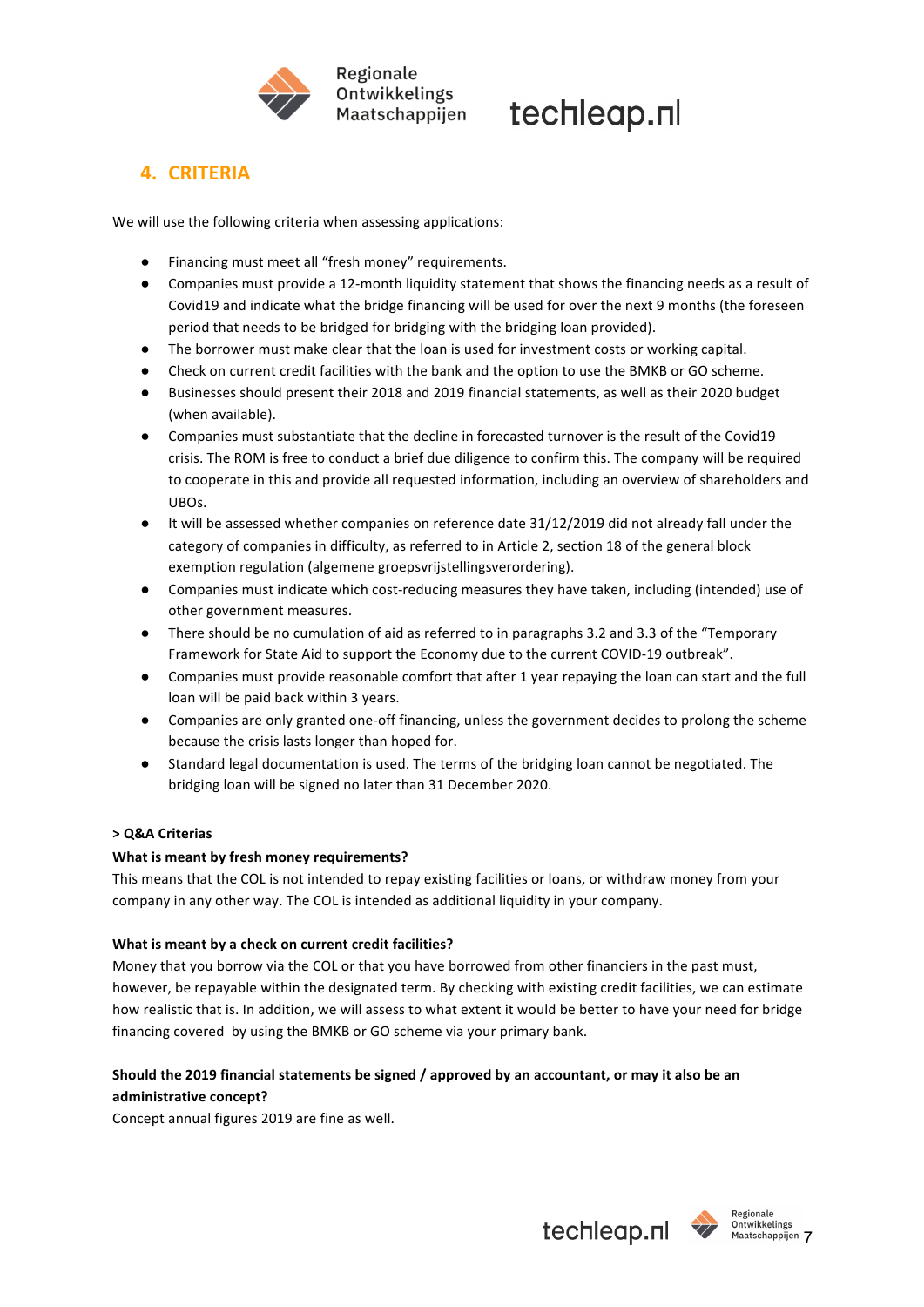



#### **Is a drop in forecasted turnover as a result of the Covid19 crisis a hard criterion?**

You will have to demonstrate that your bridge financing needs are a direct result of the Covid19 crisis. This is one of the most important criteria when assessing your application.

A drop in forecasted revenue is an important measure in this respect. Other factors may be taken into account, such as the last-minute cancellation of an investment round, the cancellation of clinical trials for life sciences companies, or the way in which already realized turnover has been accounted for (applies to SAAS companies, for example).

#### The ROM asks me to provide information about my company that I do not want to provide.

If you do not wish to provide the requested information, we will not be able to make a full assessment of your application, and as a result we may not proceed to award a COL.

#### **What is meant by companies in difficulties?**

According to European regulations, no aid may be granted to companies that were already in difficulty on 31 December 2019, as referred to in Article 2 (18) of the General Block Exemption Regulation.

In short, it means that your company is not eligible for a COL if:

It is in insolvency proceedings;

or

Has received rescue or restructuring aid but has not yet been repaid or completed;

or

More than half of your company's capital has already disappeared due to cumulative losses (unless it is an SME under 3 years old or an SME in the first seven years after first commercial sale, which would be eligible for risk finance ).

#### What is meant by cost-reducing measures, including (intended) use of other government measures?

Under favorable conditions you ask for money from the State in order to bridge the coming difficult economic period as well as possible. This means that we ask you to take a critical look at where you have reasonably reduced costs in your company. Think of cutting unnecessary costs, lowering your management fee, etc. We also ask you to use the already announced government measures where possible, such as for example the NOW scheme.

### What is meant by cumulation of aid, as referred to paragraphs 3.2 and 3.3 of the Temporary Framework for State aid to support the economy due to the current Covid-19 outbreak?

From European state aid rules (Europese staatssteunregels), we are expected to verify during our assessment whether there is any accumulation of state aid taking place. This may be the case, for example, if you both apply for a COL and use the GO Corona scheme via your bank.

#### **What if for example, I need additional bridge financing in 5 months?**

Companies are only awarded a COL once. If the Covid19 crisis lasts longer than currently anticipated, it may be that the government side decides to extend the scheme in time and makes applications for extension possible.

#### **I** disagree with the conditions of the COL.

This can occur. However, it is not possible for you or for any co-funder to negotiate the terms of the COL. It goes without saying that it is your right to look for alternative financing.





Ontwikkelings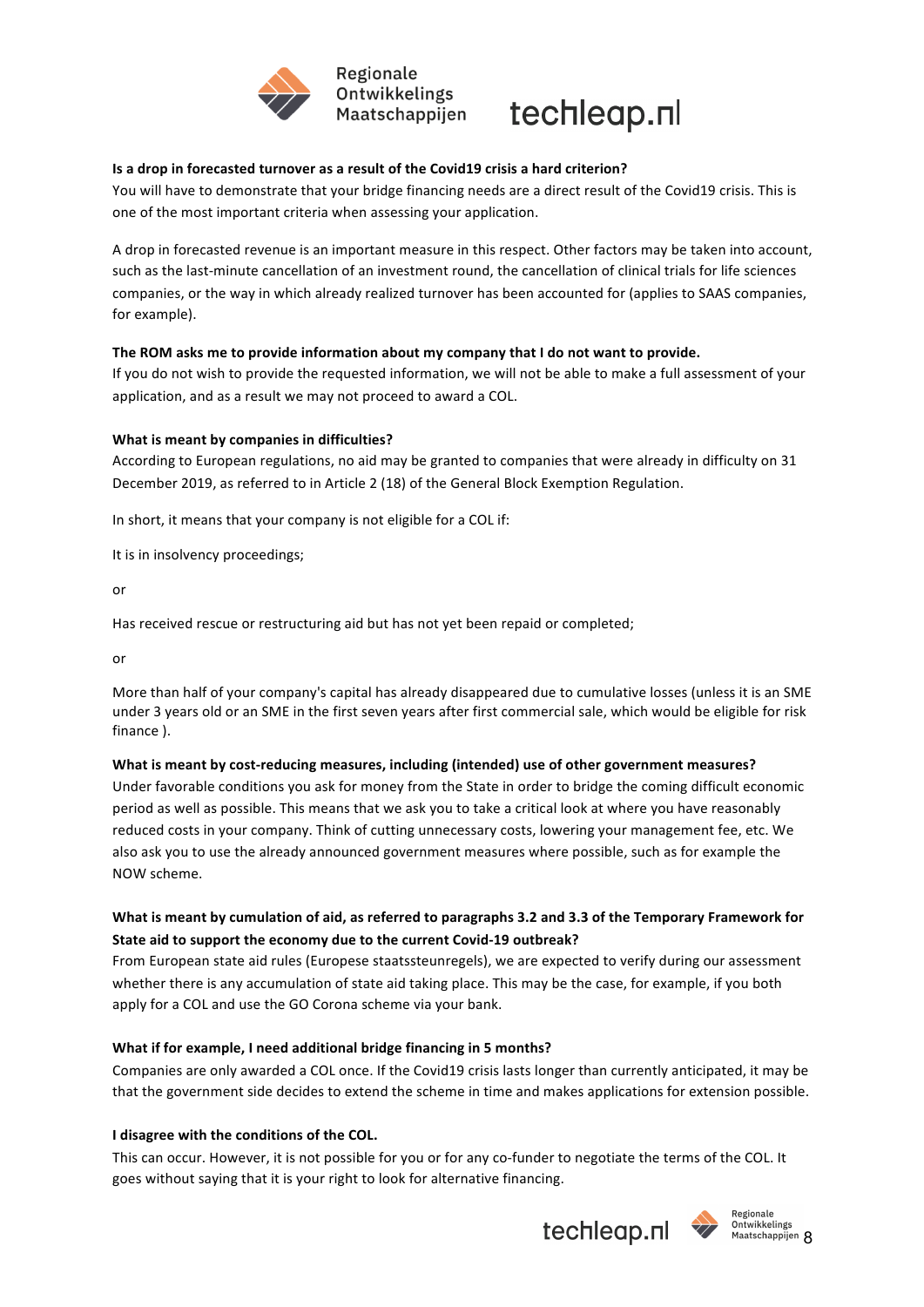



## **5. IMPLEMENTATION & ASSESSMENT**

The ROM's see the implementation of the COL facility as a collective responsibility and will roll this out nationwide as uniformly as possible.

In addition to the aforementioned criteria, the investment managers of the ROMs involved will also have to make a professional assessment of the quality of the application and the sustainable future prospects of the applicant company.

The ROMs use at least a "four eyes principle" for all financing. This means that in addition to the initial assessor, a second person also reviews and agrees before payments are made.

The ROMs aim for an execution period of 4 to 9 working days for financing  $\leq$  500,000. This is from initial online request to payment. Deadlines only apply if an entrepreneur provides all requested information in a timely and complete manner. For financing between € 500,000 and € 2 million, we aim for an execution period of a maximum of three working weeks.

#### **> Q&A Implementation and assessment**

#### What is the professional judgment of the investment managers of the ROMs?

The assessment of your application will be made by a ROM finance professional in your area. These investment managers have experience in assessing business plans and financial forecasts. They will test whether your application meets all criteria, but will also assess the quality and substantiation of your application and the sustainable future perspective of your company. They will also look at how urgent your application is.

It goes without saying that you believe in your company and in your product. At the same time, the reality is that, even under normal economic circumstances, many startups, scale-ups and innovative SMEs will ultimately fail. The COL facility is not intended to help companies survive whose prospects for the outbreak of the Covid19 crisis were already very uncertain.

#### How does the assessment of companies work in the case where a ROM is already involved as an investor?

Reviews of so-called portfolio companies are not conducted by an investment manager who is or has been involved with this company. In this way we ensure a neutral assessment. No distinction is made in the assessment between portfolio companies of the ROMs and other applicants.

#### My application is extra urgent given the financial situation of my company.

It would be good to mention this in your application. The implementation period that we use is already very short, but where possible and if urgency is sufficiently demonstrated, we will try and accommodate the time sensitive nature of the application.

What happens to the applications if the budget of  $\epsilon$  100 million has been fully allocated? At this moment many applications for the COL have been submitted and the expectation is that more companies will meet the criteria and will receive a positive professional judgement to their application than what can be honored immediately with the current budget available.



Regionale Ontwikkelings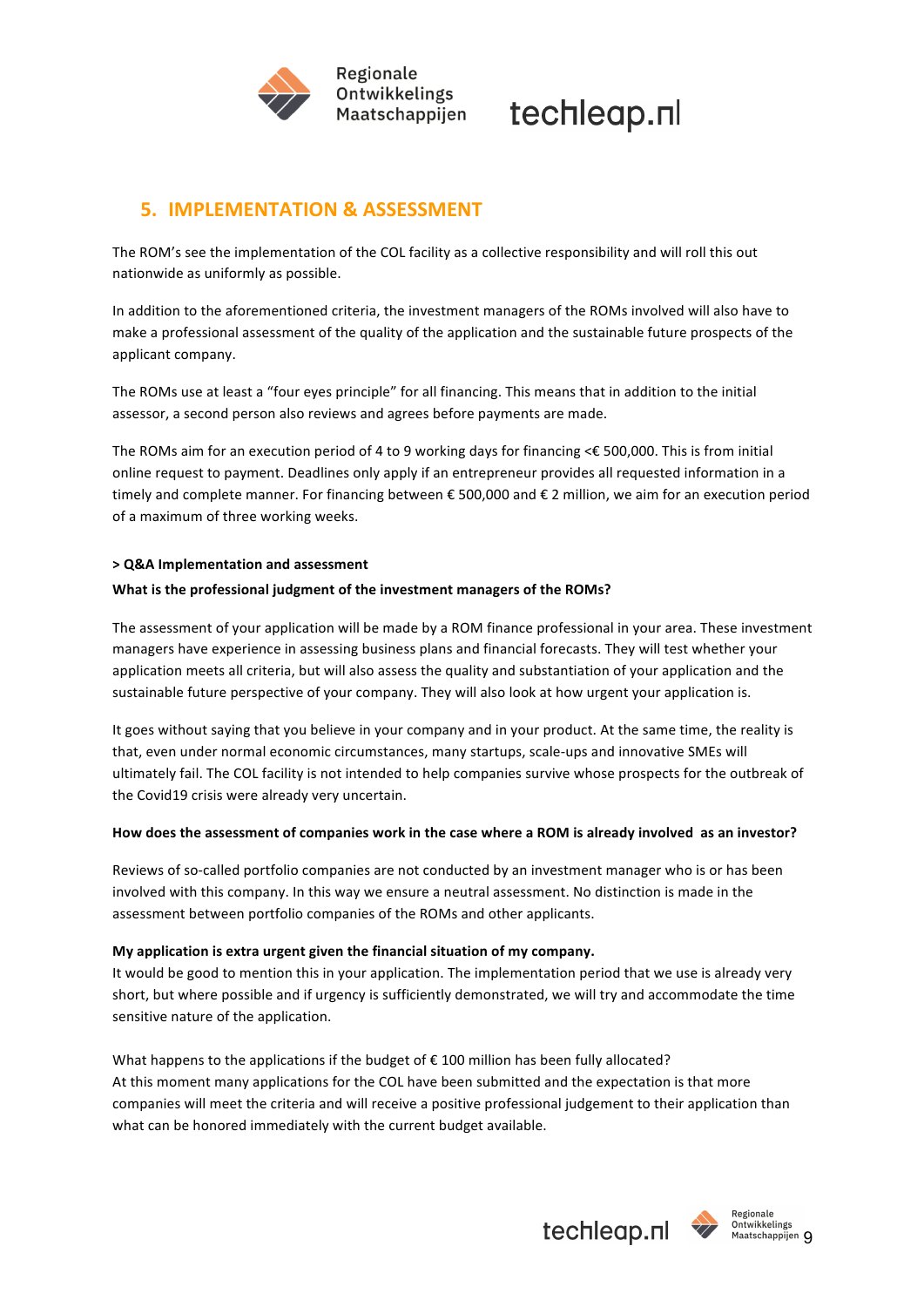



This means that the ROMs will have to decide which applications it will honor now from the first tranche of  $\epsilon$ 100 million and which it will keep "on hold" until additional funds become available. This decision will be based on urgency on the one hand (length of the runway) and on the other hand on impact (FTE, R&D, ecosystems, etc.).

Applications which are put "on hold" will be honored as soon as sufficient additional funds become available. We expect the cabinet to take a decision on this in a few weeks.

Does it still make sense to apply now that so much money has already been requested by other companies?

Definitely. Our evaluation process continues, also for new applications. Applications that are currently being submitted are still eligible for funding if they meet the criteria and score well on urgency and impact. In addition, it is important to have sufficient insight into the needs of the market for the COL facility. Also in light of the conversations with the cabinet regarding any additional resources.

#### As an investor or financial intermediary, can I submit the application for a company?

The application can only be submitted by the company itself. As an investor or financial intermediary you can of course help the entrepreneur with this.

#### Does the "First Come, First Serve" principle apply?

"First come, first serve" is best known because of subsidy schemes. Since the moment of opening, applications will be processed exactly in order of receipt and honored if they meet the criteria (check the box). So it is a very black and white principle.

In the case of the COL facility, not only is it assessed whether or not the criteria are met, but the assessors are also expected to make a professional judgment about, among other things, a healthy future perspective for the company. Factors such as urgency, quality of the application and our overall opinion of the company also play a role. It is therefore not necessarily the case that the first applications should also be honored first.

#### **I** actually only need the money in a few months, but I would like to submit an application

The cabinet expressly speaks of an initial tranche of  $\epsilon$  100 million. We would like to first help companies for which the COL is urgent. If our assessment shows that you do not need the money in the coming period, we will have to reject your application.

#### **Will my application become public?**

If your application is approved, we are obliged to report this within 12 months in a public register of the European Commission, since the COL scheme is approved under European state aid rules.

#### I do not agree with the final decision on my application.

There are no formal appeal or objection procedure. Deciding whether or not to award a COL is at the discretion of the ROM who is dealing with the application. All ROMs have a complaints procedure that you can use.

#### My application was rejected. Can I submit another application with a better substantiation?

Yes, this is allowed. Certainly in the situation in which your application has previously been assessed by us as not being urgent, we can imagine that you will still submit a new application later in time.



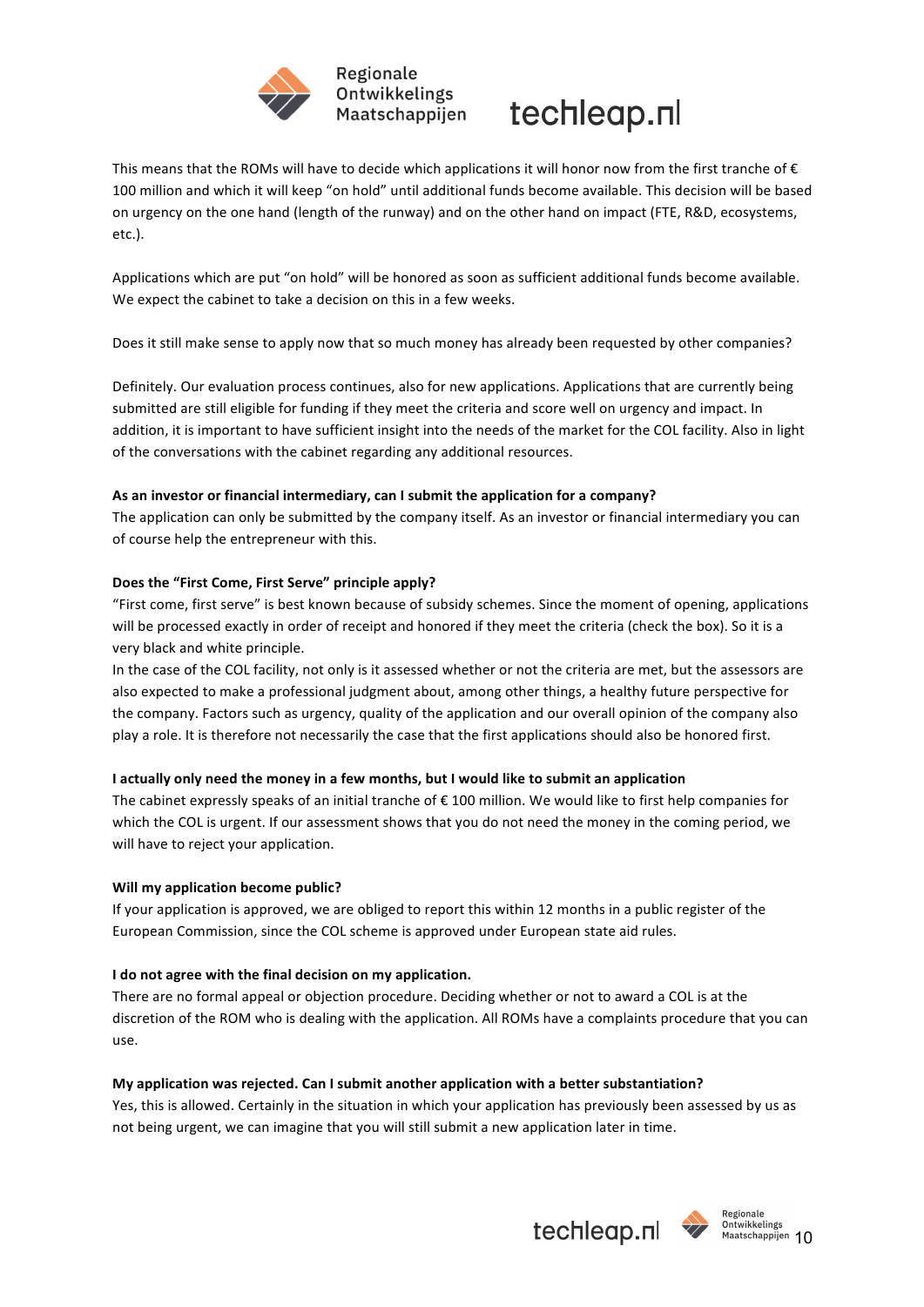

## **6. APPLICATION PROCEDURE**

Applications for a COL can only be made via a specially developed portal. This portal can be reached via the websites of the ROMs, TechLeap and Invest-NL and is known as www.techleap.nl/content/bridgefinancingportal/. 

Applications that have been sent in directly in writing or by email to the ROM in your region will not be processed.

#### **> Q&A Application procedure**

#### **I** have technical questions about the online portal.

You can direct these questions to TechLeap. A specific help desk is available to assist you further.

#### **Regions: Distribution of Resources & Implementation:**

The amount of  $\epsilon$  100 million initially made available by the Cabinet will be distributed among the various regions depending on the level of the gross regional product. The joint ROMs may gradually propose a different distribution during implementation should it become apparent that in some regions there is a greater need than in others.

The implementation in the different provinces is carried out by:

Friesland / Groningen / Drenthe NV NOM contact: col@nom.nl

Overijssel and Gelderland East NL contact: info@oostnl.nl

Flevoland Horizon contact: col@horizonflevoland.nl

Limburg LIOF contact: col@liof.nl

Brabant **BOM** contact: helpdeskcol@bom.nl

Zeeland Impuls contact: questions.col@impulszeeland.nl

South Holland InnovationQuarter contact: col@innovationquarter.nl



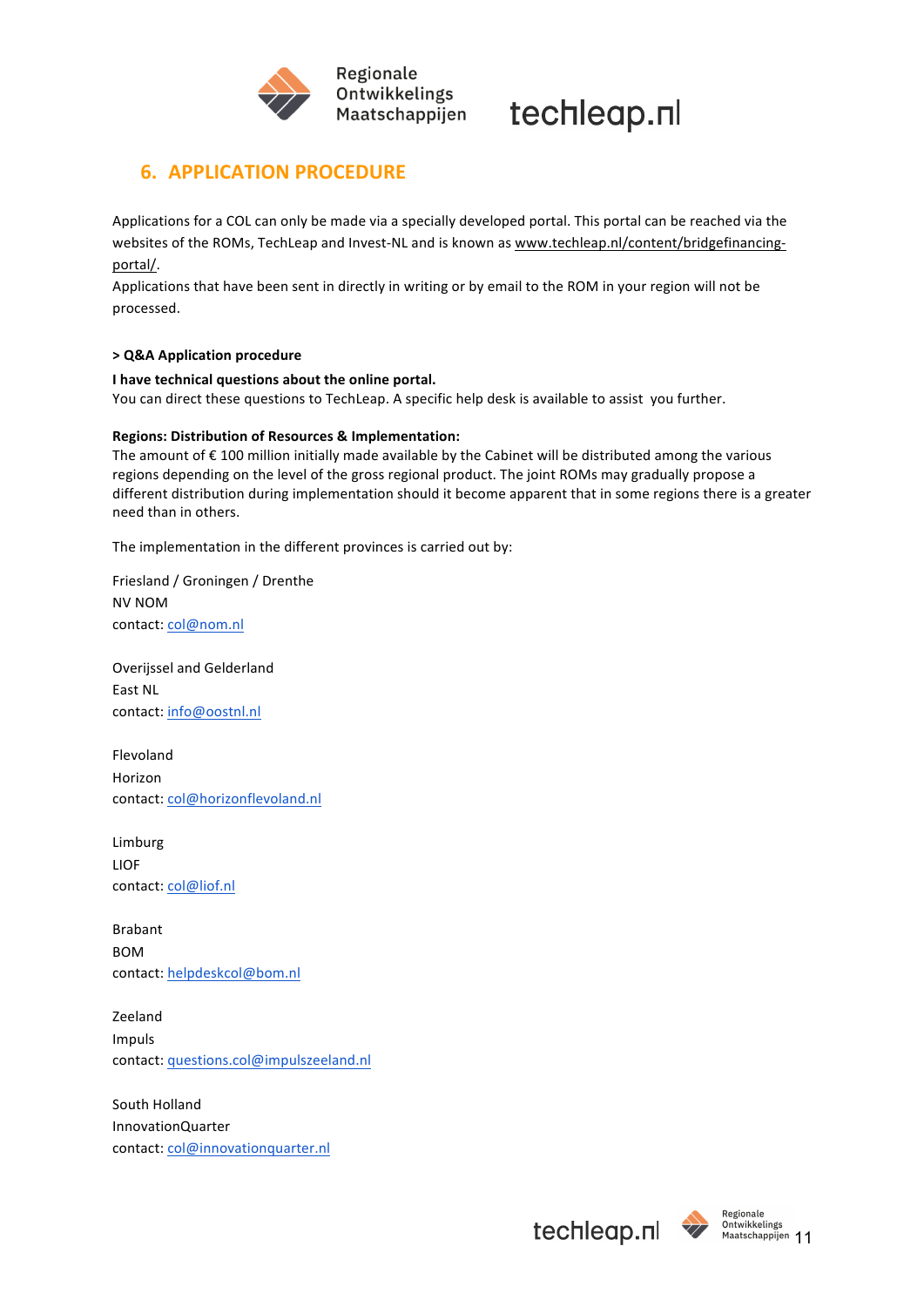

techleap.nl

Utrecht ROM Utrecht region io contact: col@romregioutrecht.nl

**North Holland** Innovation Fund North Holland (coordination) contact: colnh@pimnh.nl

As indicated, applications can only be submitted via the online portal. Therefore there is no point in submitting an application directly

#### **> Q&A Regions: distribution of resources and implementation**

#### My company has its registered office in one region, but operates in another region.

The allocation for the assessment will initially take place via the online application portal on the basis of location. Based on the information from your application, it will soon become clear that your actual economic activities take place in another region. Your request will either be transferred or processed jointly.

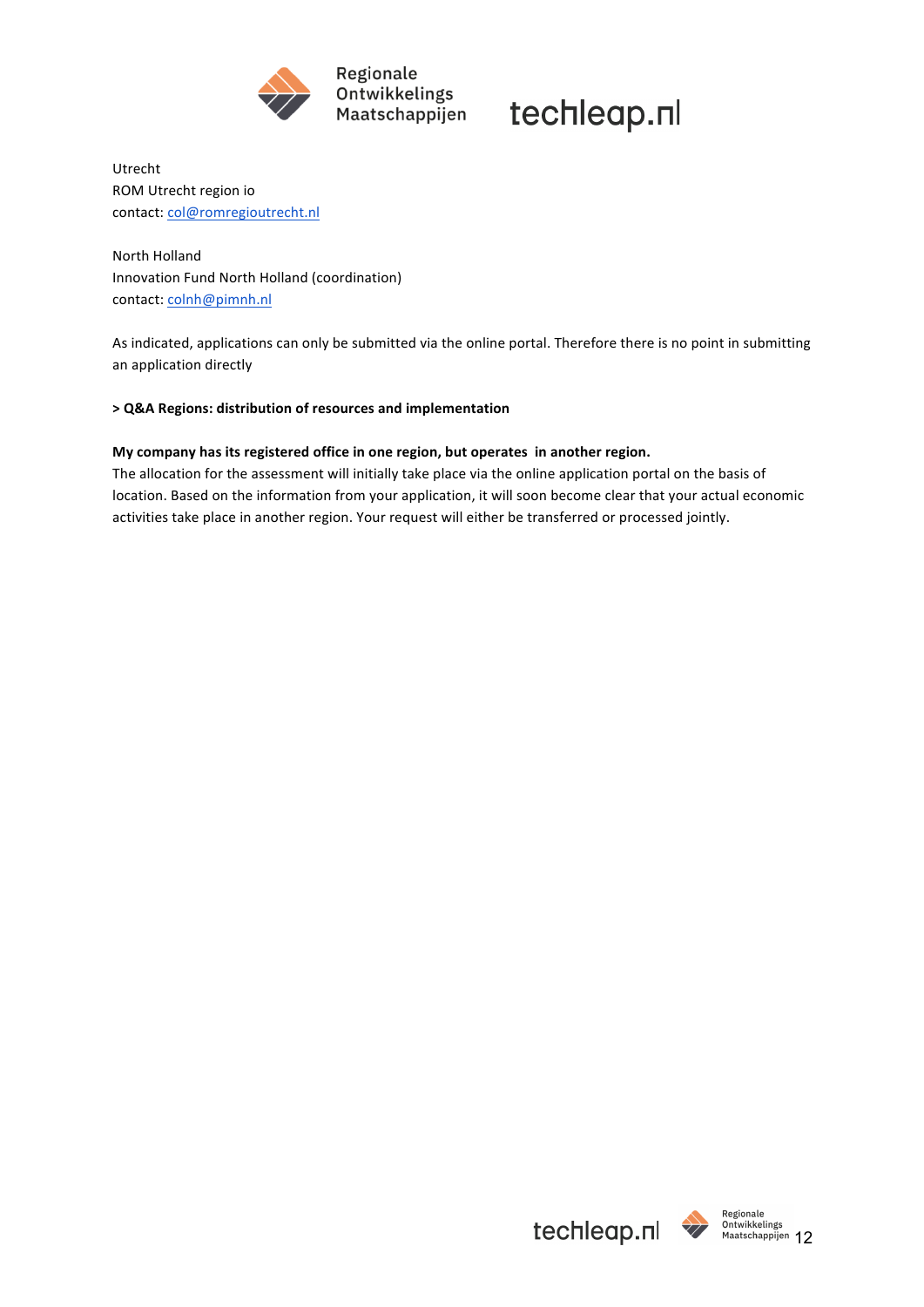



## **7. INFORMATION FOR INVESTORS**

The application for a COL must be done by the company itself, but as an investor you can play an important role in the preparation:

By preparing their applications in the best possible way together with your portfolio companies. In our experience, for many companies it is especially difficult to prepare a proper liquidity forecast.

By stating in advance that you are willing to provide the requested co-financing under the conditions mentioned.

And by helping to ensure that especially your portfolio companies for which an application is most urgent are the first to submit an application.

It certainly helps in the assessment if it appears that a company is supported by a professional investor, now and in the future.

#### **Q&A Investors:**

#### What about the investor's conversion rights for loans between 500,000 and 2 million euro?

As a co-funder, you have the right to convert your portion of the loan in a next round of financing, provided that the State part of the COL has been repaid simultaneously or in advance.

The ROM has the discretionary authority to waive this right to early repayment if it has been satisfactorily demonstrated that this requirement jeopardizes the continuity of the business.

The conversion discount that you as a co-financier can count is equal to the cumulative percentage of the interest plus premium for the State at that time. Calculation example: If conversion takes place after 18 months, the cumulative interest on the Government is 7.5% and this is the maximum discount when you convert your loan part.

Conversion takes place against principal amount plus the cumulative interest and premium. Calculation example: If the co-funder has invested 100 and the conversion takes place after 24 months, the co-funder will receive 110 divided by the issue price of the shares.

#### **Is there a role for private investors in applications between € 2 and € 5 million?**

Yes, Invest-NL is prepared to co-finance larger tickets under certain conditions, provided private investors and / or ROMs do at least 50% of the round.

For more information, see: https://www.invest-nl.nl/page/862/aanvullende-informatie-tijdelijkoverbruggingskrediet-innovatieve